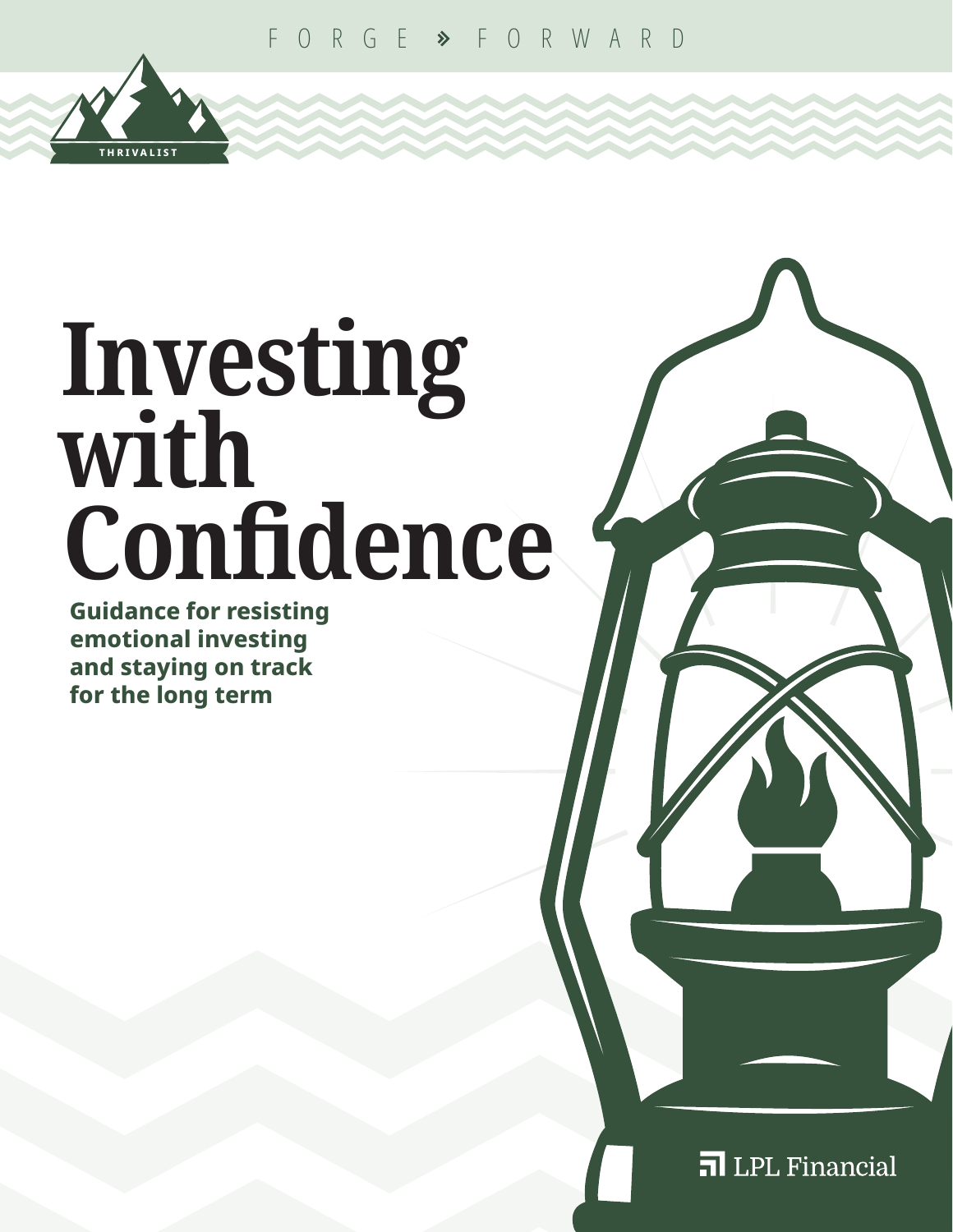

History has revealed that crises and extreme circumstances often inspire courage, innovation, and reinvention. That's because we're often forced to change our traditional approaches and paradigms in response to our new environment, and as a result, new and incredible possibilities often emerge.

We consider those who can find the opportunity amid challenges to be "thrivalists" at heart. These are people who address difficult circumstances head on, finding ways to improve, reinvent, and ultimately, thrive.

We're here to help you become a thrivalist with the right investment strategy and approach for both the environment and your personal goals. This "field guide" can help you view the financial markets through the right lens, and ultimately, remain committed to your strategy, so you can thrive now and into the future.

We've all heard the old adage to "buy low, sell high," but the reality is, some investors do just the opposite—they buy high and sell low. Taking a look back at market history, while factoring in behavioral science, shows us not only why investors react this way, but more importantly, how they can avoid it.

If we have a better understanding of market volatility, the risks of certain investment strategies, and the value of a thoughtful investment plan (that you can stick to), we can invest with confidence and stay on track in pursuit of our goals.

#### **CONTENTS**

- **3** Money Means Emotion
- **4** A Little History Lesson On The Markets
- **6** What If This Time Is Different?
- **7** Why It's Important to Separate From The Herd
- **8** Keep Your View On The Horizon
- **10** We're Ready to Help You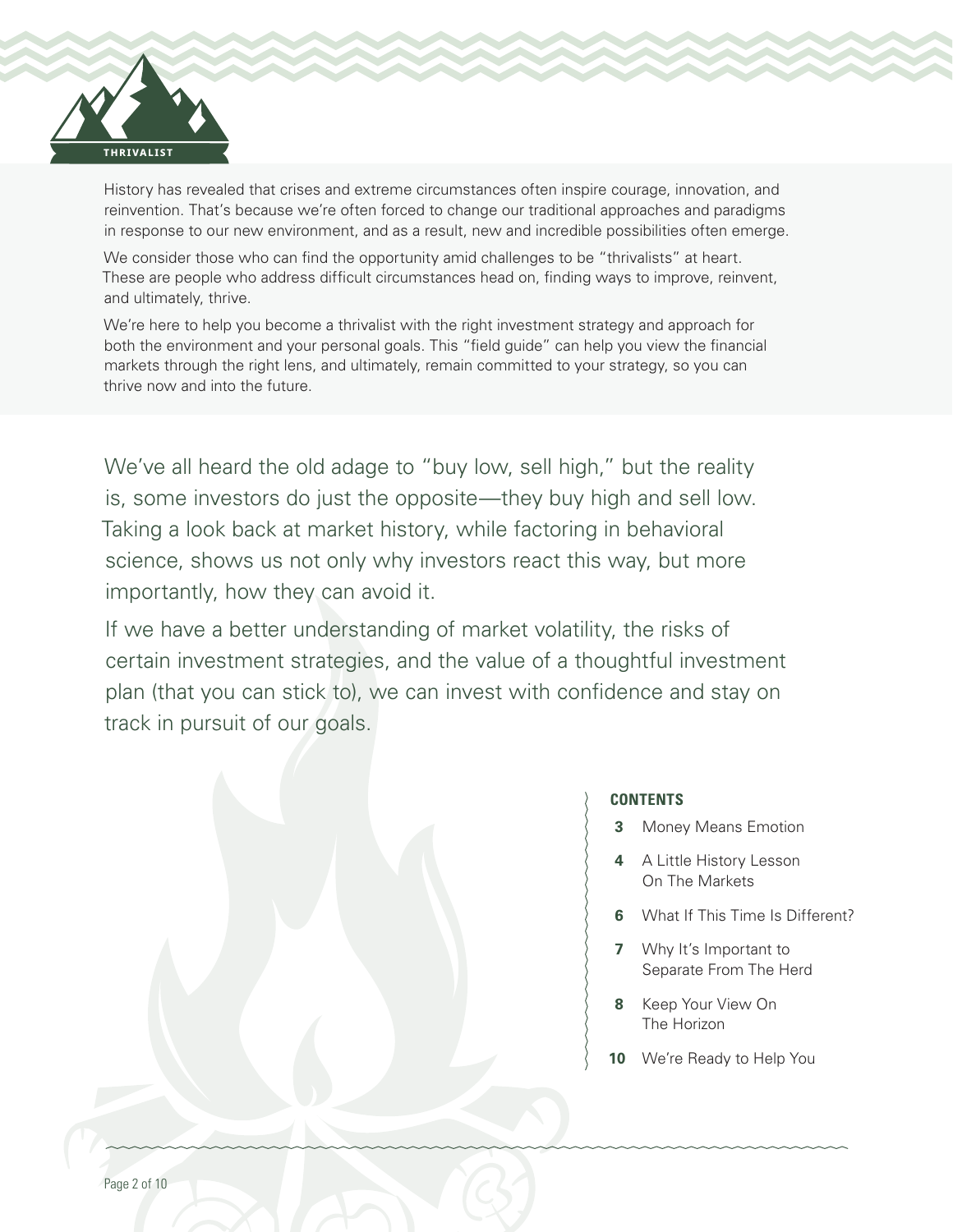

## MONEY MEANS EMOTION

Over the past 30 years, the S&P 500 Index's average annual return was 9.96%, while the average equity investor's return was only 5.04%. A difference of almost 5%.\*

Why is this the case? Behavioral scientists have discovered that money activates the emotional part of our brains, called the amygdala. This part of the brain is commonly known as our "lizard brain," because it's instinctual and drives us to act on emotion without thinking through our decisions.

So when stocks are falling, we're driven by fear, which motivates us to sell—even though it ultimately may not be in our best interest. And when stocks are rising, we're driven by excitement and adrenaline, which motivates us to buy. Even when that may not be the best strategy.

This isn't an uncommon issue, either. As a group, investors tend to sell when the market's moving down and buy when it's moving back up. In fact, it accounts for much of the market's volatility.

But going with the flow can mean we could potentially lose out on a lot of money or put our long-term plans at risk.

#### **SO HOW DO WE HANDLE THIS AGE-OLD ISSUE? WE CAN START BY TAKING A FEW STEPS:**

❑ Understand how we're wired to respond to market volatility

- ❑ Refresh ourselves on market history
- ❑ Look at the risks of following the herd, as well as the potential benefits of going against the flow
- ❑ Make a plan to respond to volatility ahead of time—and stick to it

We've already accomplished the first item on this list, so next we'll address the other three.

The good news is, our brains are incredible organs. They can be trained to respond a certain way. By knowing ahead of time what to expect and having a plan for how to react, we can fight our natural instincts to react in the short term and potentially have more success investing in the long term.

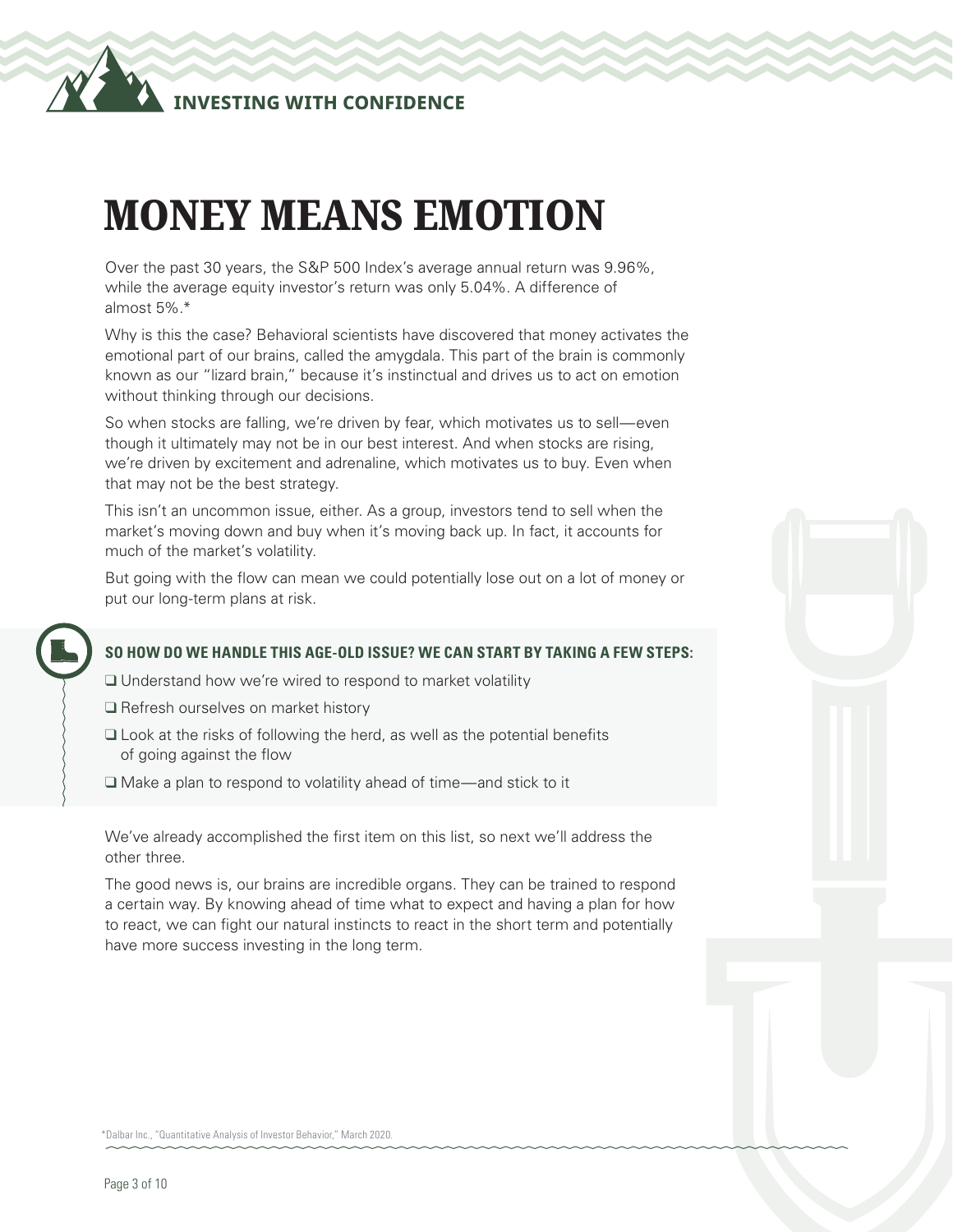### A LITTLE HISTORY LESSON ON THE MARKETS

Experiencing a major pullback in stocks is never a comfortable feeling. But it's during these times, when stocks seem to keep falling, when it's most important to try and block out the daily headlines and keep perspective of how stocks have historically performed over the long term. After all, the majority of market participants are long-term investors, not day traders as the financial media would have its viewers believe.

Short-term volatility comes in waves, but stocks in the S&P 500 have an extremely attractive track record over the long term. The S&P 500 has trended up overall over the past 90 years, despite several downturns throughout history **[FIGURE 1]**.



SOURCE: Macrotrends.net, 90-year historical chart of the S&P 500, from 1927 through 6/1/2020. Past performance is no guarantee of future results.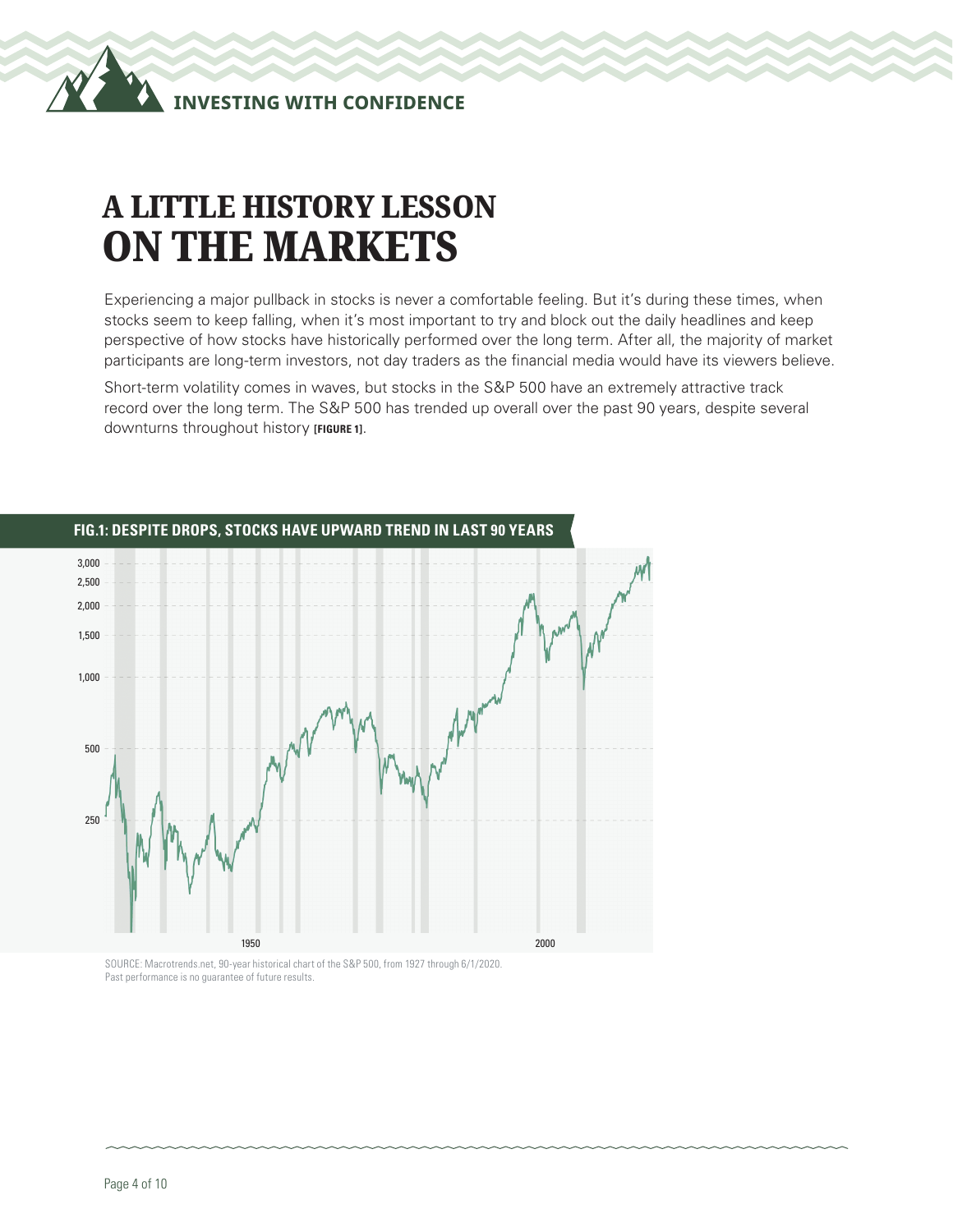### **INVESTING WITH CONFIDENCE**

Even if you look at shorter time periods, since 1928, stocks in the S&P 500 have risen 76% of the time across a three-year horizon and 96% of the time across a 20-year horizon **[FIGURE 2]**. When starting from an already depressed market, the risk/reward tradeoff is even more appealing.

While past performance is no guarantee of future results, history can be a helpful guide for future possibilities. Since 1980, the S&P 500 has had 31 corrections, meaning the index declined 10% or more from a high point, and it always recovered. And not just recovered, but recovered tremendously well. In fact, the average return after a correction was more than 23% on average, according to Ned Davis Research.

Markets face declines for many reasons: world events, political uncertainty, economic policy, and the performance of certain companies, just to name a few. But overall, market declines happen because of uncertainty. Investors worry that whatever events are occurring could mean businesses lose money, so they sell.

In the recent COVID-19 crisis, investors saw businesses closing and consumers forced to stay at home, which meant those businesses would lose money and be worth less than before. So investors sold. And sold, and sold some more.

But when the future becomes more clear, investors often buy back into the markets. They see potential for making money. In the COVID crisis, when good news hit the wires and states started opening back up, investors bought back in—they saw the potential for businesses to grow again.

If you think about it, this ebb and flow makes sense and is necessary if we're to make money when investing. When stocks decline, there's opportunity to buy at a lower price and get a higher return on the backside. When stocks are high, we can sell, making money, but of course, ultimately forcing another ebb.



#### **FIG.2: STOCKS RISE OVER THE LONG TERM**

SOURCE: LPL Research FactSet 3/29/2020.

Past Performance is no guarantee of future results. The modern design of the S&P 500 Index was first launched in 1957. Performance before then incorporates the performance of it's predecessor, the S&P 90 Index.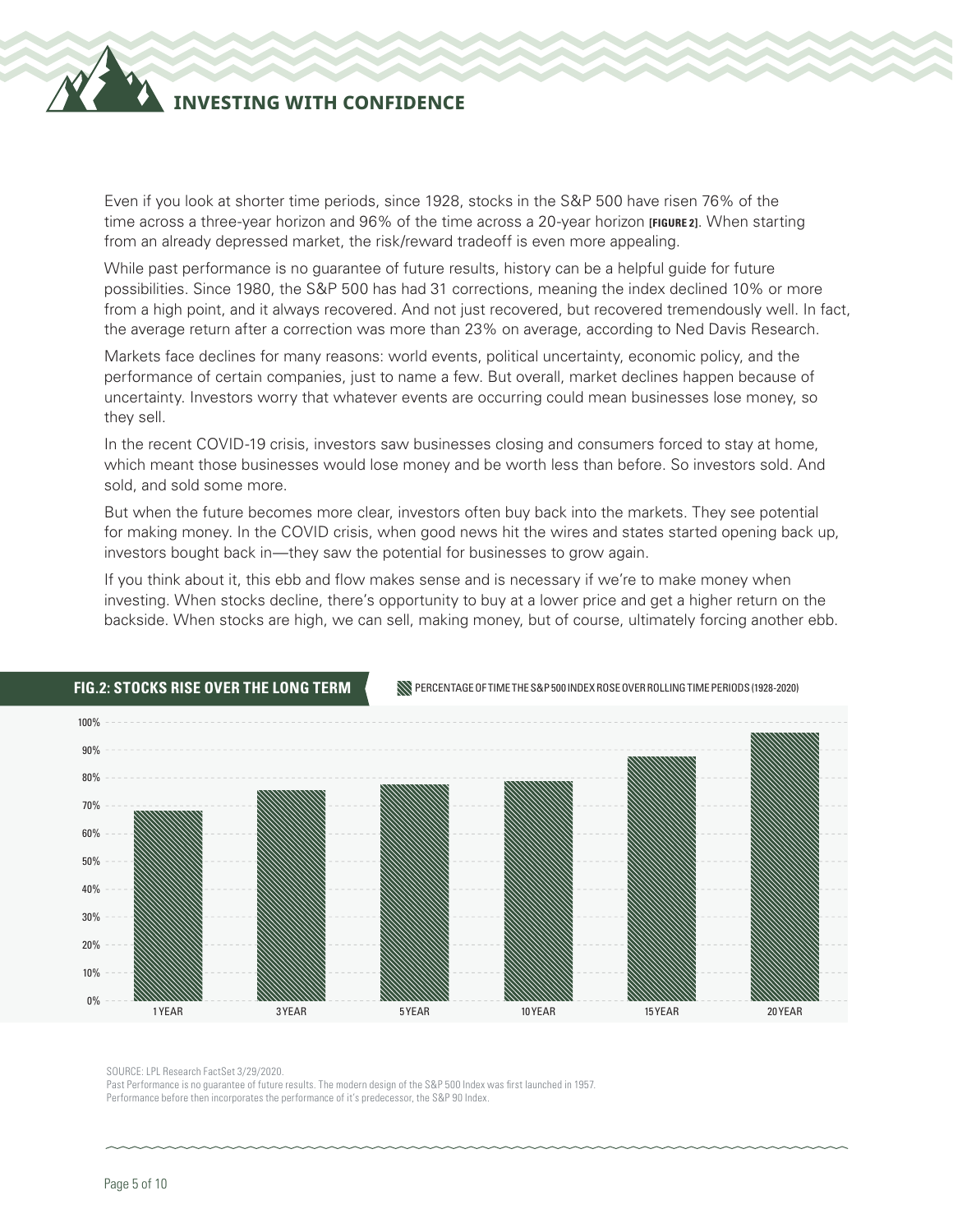# WHAT IF THIS TIME IS DIFFERENT?

Despite what history shows, it's natural to ask ourselves, "But what if this time is different?" Something to keep in mind is that, while never certain, it's logical to believe these patterns will persist in the future—because human nature likely won't change dramatically.

What is likely is that there will always be someone willing to invest in companies for a potential return, driving prices up. This is how money can be made. In fact, it's one of the only ways we can get returns that outpace inflation, which is why many of us invest—and will likely continue to invest, despite temporary dips.

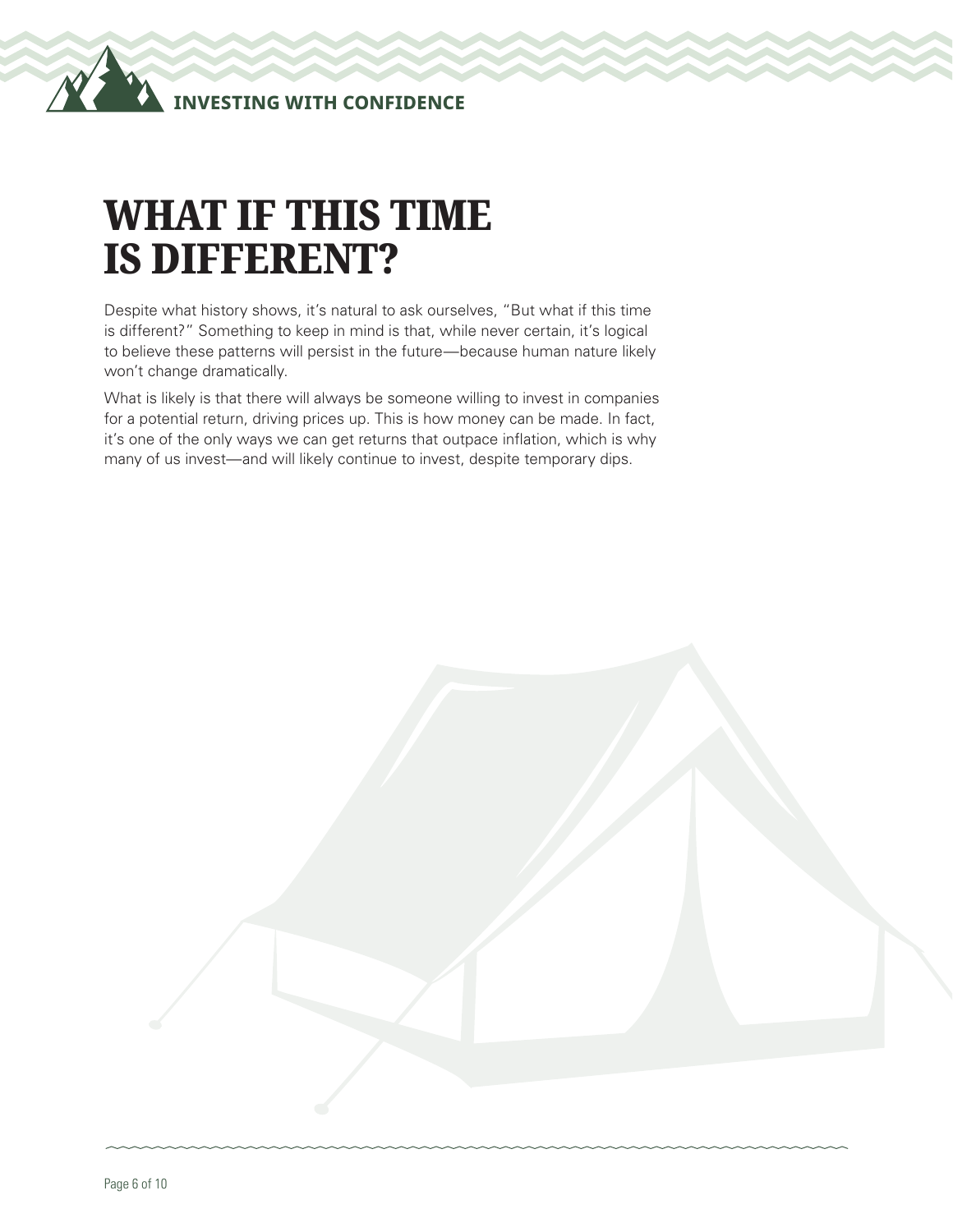### WHY IT'S IMPORTANT TO SEPARATE FROM THE HERD

So, what's the big deal if we follow the herd and sell when prices are going down? Especially if it makes us feel better. We can always buy back in, right? This is what's known as trying to "time the markets." You sell before it declines more and buy just before it goes back up too high. While this may sound tempting, it could end up costing you money. Timing the market incorrectly can set you back significantly. If you sell when the market's declining, you have to figure out exactly when to reenter. If you do this at the wrong time, you "lock in your loss."

This happens because you don't know in advance what the bottom will be—and by the time you figure it out, you're selling close to the lowest point. When you do decide to buy back in, after seeing if the market is truly starting to move upwards once again, prices have already increased.

To explain what this means, let's imagine a scenario. Let's say you invest \$10 and the market declines, making your investment worth \$5. You sell out. Now you have \$5 instead of \$10 dollars. A few weeks later, that same stock goes back up to \$12. But because you sold out, you didn't benefit from that increase. You're stuck with a \$5 loss.

It could continue to increase, but you have a challenge. Before you can make money again, you need it to go up to \$19 to make up for the \$7 you lost. Then you need it to go up even higher so you can actually make money off your investment. That's a steep hill to climb. If you'd just stayed invested, you'd have made \$2 instead of lost \$7.

*This is a simplified hypothetical example of an investing concept and is not representative of any specific investment. Your results may vary.*

Once again, history tells an interesting story. The investing herd has followed our example above, and attempted to time the markets, potentially losing out on 4.7% in returns over 30 years like the average investor.\* The other problem with timing the markets is that the best days—when you could potentially make the most money—tend to occur right next to the worst days **[FIGURE 3]**.

\* Dalbar Inc., "Quantitative Analysis of Investor Behavior," March 2020.



#### **FIG.3: LARGEST GAINS AND LOSSES OFTEN OCCUR WITHIN DAYS OF EACH OTHER**

Performance data quoted represents past performance, which is no guarantee of future results. The S&P 500 Index is generally considered representative of the U.S. stock market.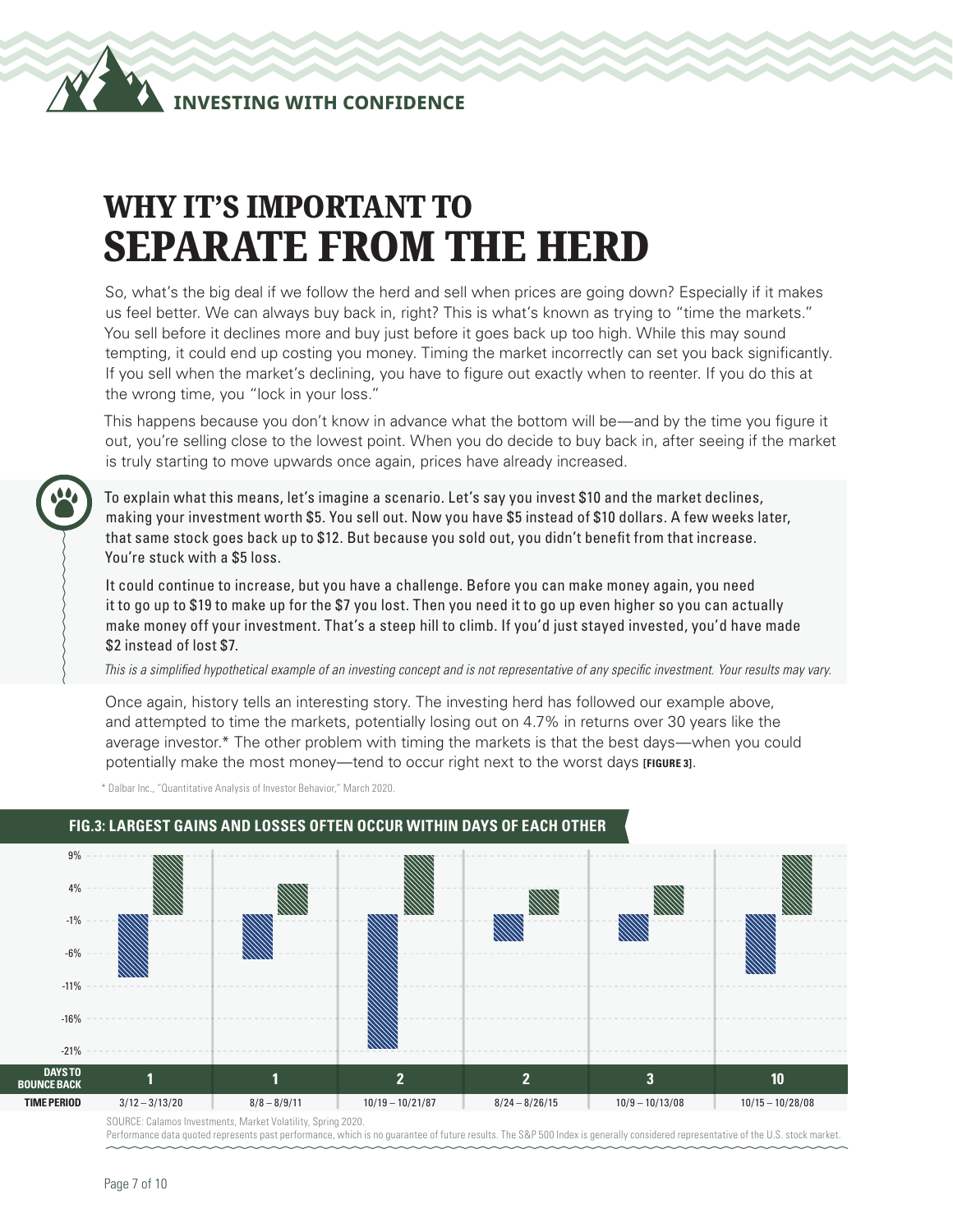### **INVESTING WITH CONFIDENCE**

There's no way to know exactly when the market is going to go back up again. Something could even happen after market close one day that causes the markets to increase the next—before you have a chance to buy back in if you've sold out.

In fact, if you started investing in 1990 and missed the S&P 500's best day of the year each year, your annual return was nearly cut in half.

The annualized return for the S&P 500 from 1990 to 2019 was 7.7%. Yet, if you missed only the best day of each year, that return dropped to only 3.9%. Miss the best two days of each year, and you were up less than 1% a year. Taking it to the extreme, if you missed the best 20 days of each year, you'd be down 27% per year **[FIGURE 4]**.

No one can consistently pick the best or worst days of the year, which is why it can be so dangerous to attempt timing the market. If you miss one or two big days, compounded over time, this can greatly impact your portfolio.

By going against the flow and staying invested in your long-term plan, you could potentially end up with returns—like the S&P 500 Index return of 9.96% since 1990\*—that can help you work toward your future goals.

\* Dalbar Inc., "Quantitative Analysis of Investor Behavior," March 2020.

#### 10% 5%  $0\%$ -5% -10% -15% -20% -25% -30% FULLY INVESTED MISS BEST DAY OF YEAR MISS 2 BEST DAYS OF YEAR MISS 3 BEST DAYS OF YEAR MISS 5 BEST DAYS OF YEAR MISS 20 BEST DAYS OF YEAR

#### **FIG.4: MARKET TIMING CAN COST INVESTORS SIGNIFICANTLY**

SOURCE: LPL Research, FactSet 3/23/2020.

All indexes are unmanged and cannot be invested into directly. Past Performance is no guarantee of future results.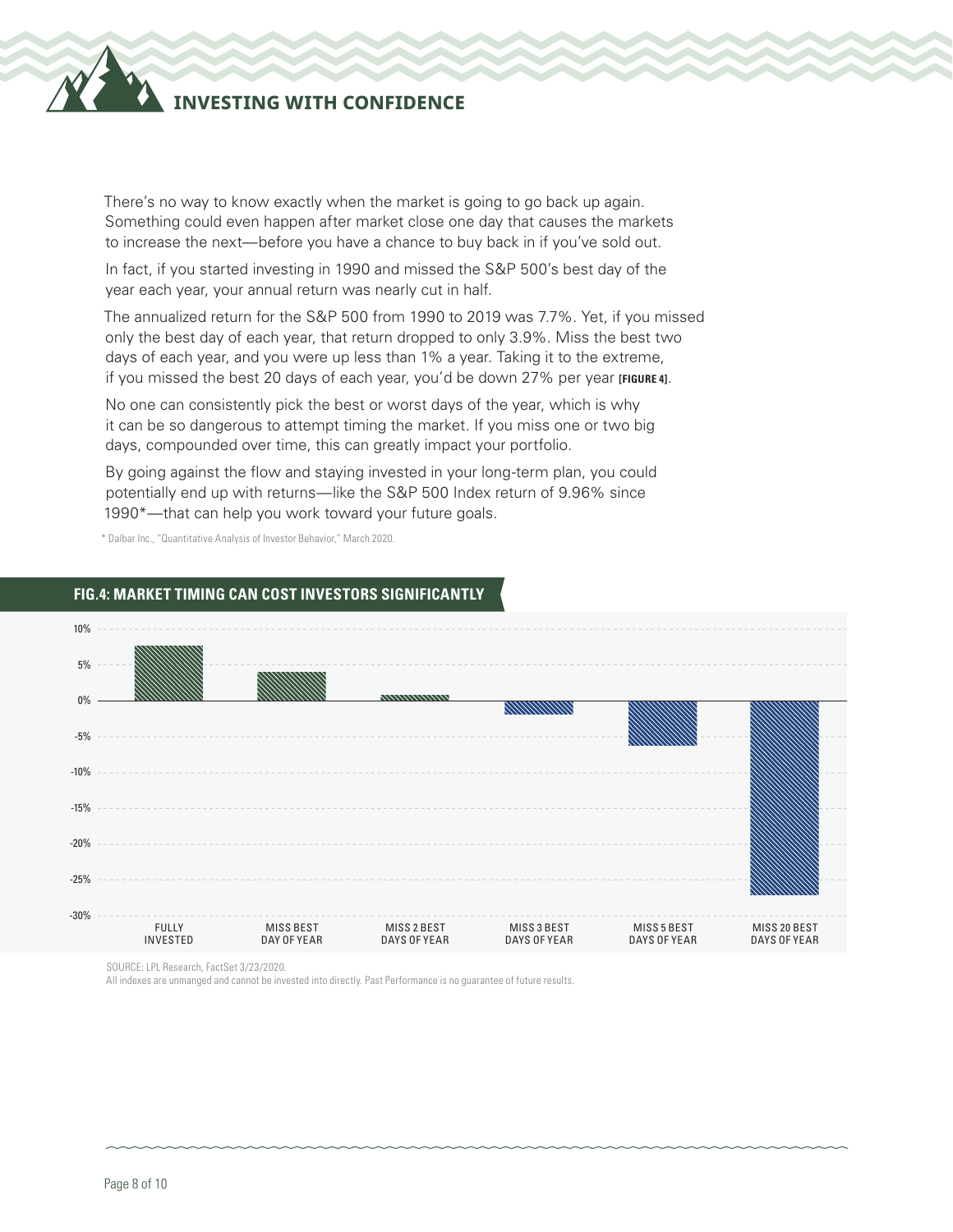### KEEP YOUR VIEW ON THE HORIZON

We work with you to construct a plan designed to weather short-term market declines and help you work toward your goals over the long term. We aim to reach for your goals, which are certain, rather than market performance, which is uncertain. Chasing market performance could also introduce unnecessary risk, whereas pursuing your goals ensures we're managing risk where we can and seeking to build value over the long term.

When working with us to build and evaluate your plan, we encourage you to view it in light of its long-term objectives. We anticipate and plan for market dips and spikes and keep our eye on the horizon when constructing your strategy. By keeping your view focused on the long term, you can reduce the emotional impact of short-term changes in account value. If the past has told us anything, it's that the value will likely be different tomorrow!

I'm here to coach you through challenging market environments and help you maintain your long-term view. I'll also look for opportunities to make adjustments as needed, and we can always revisit your goals and risk tolerance as your life and perspective changes. Together, we can make a plan for any market environment. By sticking to it, you help increase the chances of reaching your goals.

Now that you know how your brain may react, you can prepare for it ahead of time. You know the markets historically tend to go up over time, and you know the risks of following the herd and pulling out of the market when times look scary. You have all the tools you need to remain committed to your long-term plan, which means you can stay on track toward your goals.

I'm also committed to helping you through both exciting and challenging times. If you need an accountability partner, and someone to help you "train your brain," I'm here for you. We'll get through whatever the market has to throw at us and come out the other side stronger for it.

Please reach out to me if you'd like to discuss your strategy.